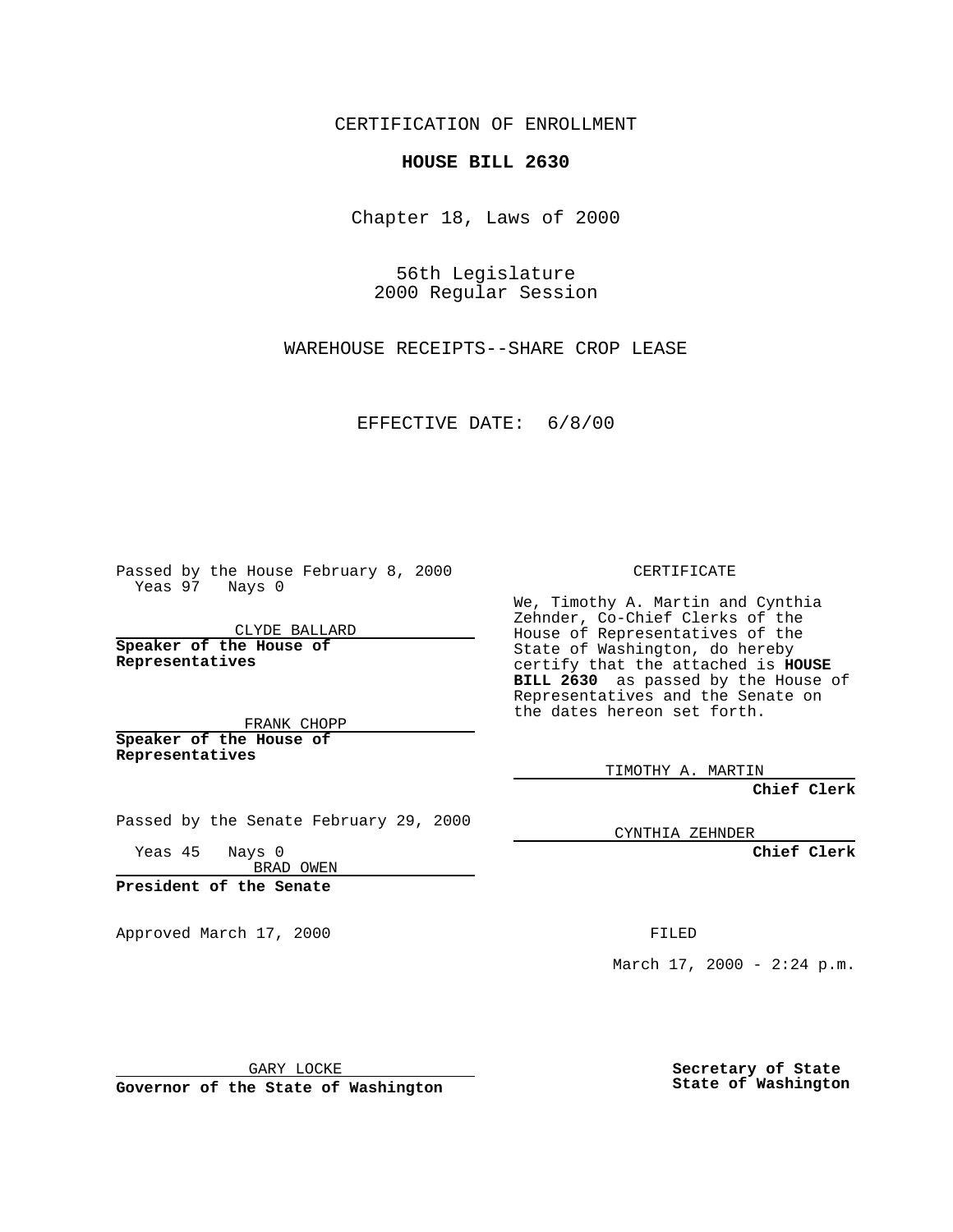## **HOUSE BILL 2630** \_\_\_\_\_\_\_\_\_\_\_\_\_\_\_\_\_\_\_\_\_\_\_\_\_\_\_\_\_\_\_\_\_\_\_\_\_\_\_\_\_\_\_\_\_\_\_

\_\_\_\_\_\_\_\_\_\_\_\_\_\_\_\_\_\_\_\_\_\_\_\_\_\_\_\_\_\_\_\_\_\_\_\_\_\_\_\_\_\_\_\_\_\_\_

Passed Legislature - 2000 Regular Session

## **State of Washington 56th Legislature 2000 Regular Session**

**By** Representatives Schoesler, Mastin, Linville and Anderson; by request of Commissioner of Public Lands

Read first time 01/18/2000. Referred to Committee on Natural Resources.

1 AN ACT Relating to warehouse receipts; and amending RCW 79.12.600.

2 BE IT ENACTED BY THE LEGISLATURE OF THE STATE OF WASHINGTON:

3 **Sec. 1.** RCW 79.12.600 and 1949 c 203 s 4 are each amended to read 4 as follows:

5 When ((wheat, barley, rye, corn, other grain or peas)) crops that 6 are covered by a share crop lease are harvested, the lessee shall give 7 written notice to the commissioner that the crop is being harvested, 8 and shall also give to the commissioner the name and address of the 9 warehouse or elevator to which such ((grain or peas)) crops are sold or 10 in which such ((grain or peas)) crops will be stored. The lessee shall 11 also serve on the owner of such warehouse or elevator a written copy of 12 so much of the lease as shall show the percentage of division of the 13 proceeds of such crop as between lessee and lessor. The owner of such 14 warehouse or elevator shall make out ((two warehouse receipts, one 15 receipt showing the percentage of grain or peas belonging to the state 16 and the other showing the percentage of grain or peas belonging to the 17 <del>lessee, and the respective amounts thereof</del>)) a warehouse receipt, which 18 receipt may be negotiable or nonnegotiable as directed by the state, 19 showing the percentage of crops belonging to the state, and the